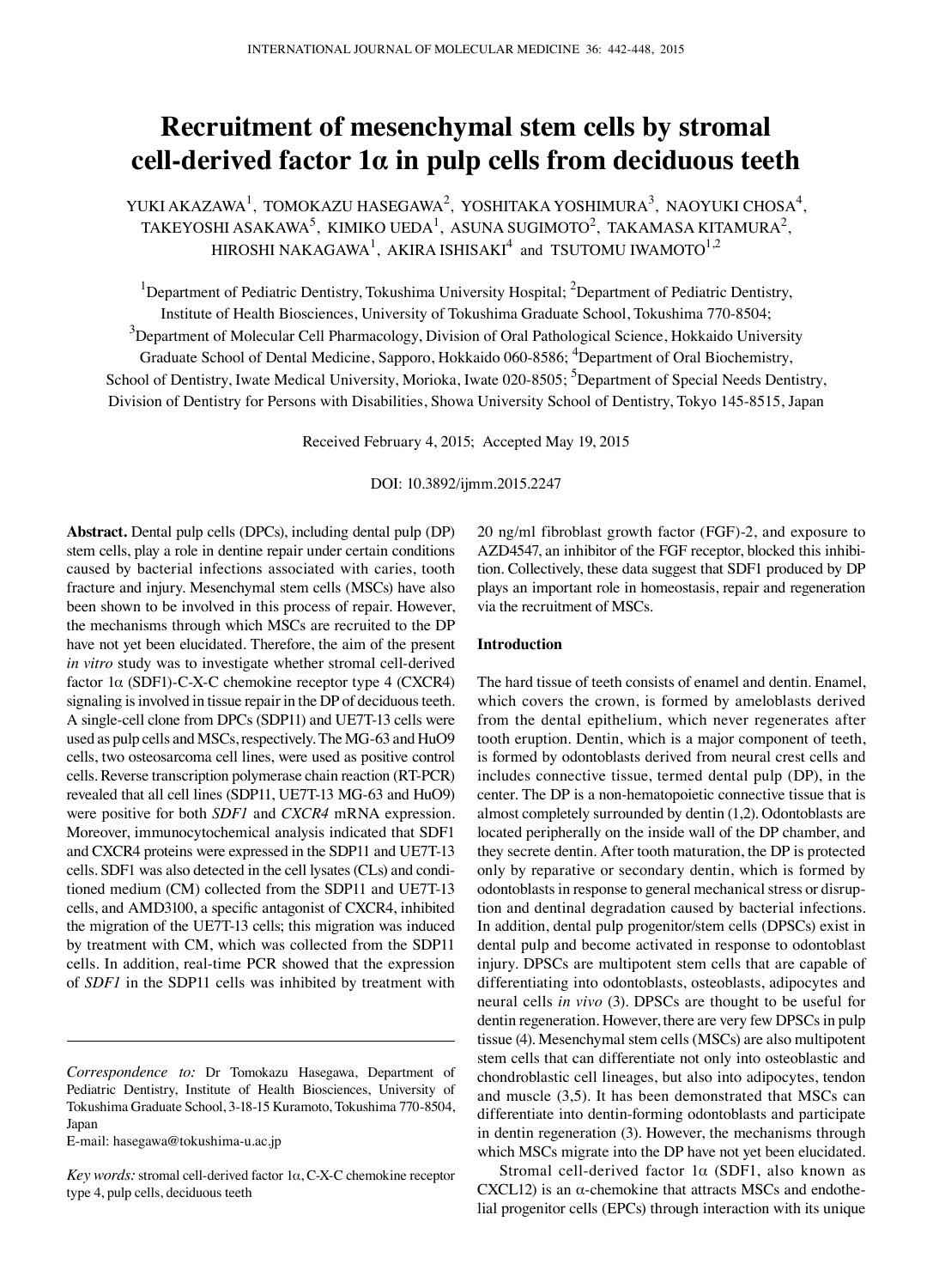receptor, C-X-C chemokine receptor type 4 (CXCR4) (6-9). In adults, tissue repair and regeneration, complex processes involving the proliferation and migration of tissue stem celldependent progenitor cells, are thought to involve the selective recruitment of circulating or resident stem cell populations. The expression of SDF1 in injured tissue correlates with the recruitment of adult stem cells and tissue regeneration, highlighting the importance of SDF1 in stem and progenitor cell recruitment (6-9). Thus, SDF1 may play an important role in coordinating tissue injury and repair in DP. However, the exact which SDF1 plays in relation to dental pulp cells (DPCs) derived from human teeth is not known.

Therefore, in the present study, we sought to determine the functions of SDF1 and CXCR4 in DPC cultures and human MSCs. To the best of our knowledge, this is the first report describing the expression of SDF1 and CXCR4 in DPCs derived from human deciduous teeth.

### **Materials and methods**

*Cell culture.* The UE7T-13 cells, a human bone marrow-derived MSC line infected with retroviruses expressing papillomavirus E7 and hTERT in order to prolong the life span of the cells (10-13), were purchased from the Health Science Research Resources Bank (JCRB1154; Japan Health Sciences Foundation, Tokyo, Japan) and cultured in  $\alpha$ -modified minimum essential medium (α-MEM; Gibco-BRL, Gaithersburg, MD, USA) supplemented with 10% fetal bovine serum (FBS; Gibco-BRL). The MG-63 cells derived from human osteosarcoma (14) were purchased from the American Type Culture Collection (CRL-1427; ATCC, Manassas, VA, USA). The HuO9 human osteosarcoma cells (15) were purchased from the Japan Health Sciences Foundation (JCRB0427) and cultured in α-MEM containing 10% FBS. All cultures were maintained at 37˚C in a humidified atmosphere of 5%  $CO<sub>2</sub>$ .

*Isolation of DPCs.* The DP tissues were obtained from the crown and root of healthy human deciduous teeth (obtained from 3 donors, aged 6-8 years). Informed consent was obtained from the donors' parents prior to tooth extraction, which was carried out at Tokushima University Hospital (Tokushima, Tokyo) during the course of orthodontic treatment. The study protocol was approved by the Ethics Committee of Iwate Medical University, School of Dentistry, Morkioka Japan (no. 01101) and Tokushima University Hospital, Tokushima, Japan.

The DP tissues were cut into sections using a surgical blade and were digested with collagenase (2 mg/ml) at 37˚C for 30 min. The tissues were then washed with Dulbecco's phosphate-buffered saline (DPBS), placed in culture dishes and maintained in  $\alpha$ -MEM supplemented with 10% FBS. Fibroblastic cells that grew from the DP tissues were used as DPCs. When the cells reached confluence, they were detached with 0.2% trypsin and 0.02% ethylenediaminetetraacetic acid tetrasodium salt (EDTA-4Na) in DPBS (Gibco-BRL) and subcultured at a split ratio of 1:4, as previously described (1).

*Transfection of DPCs with the hTERT gene.* The DPCs were transfected with the *pBABE-neo-hTERT* plasmid, which harbored a neomycin-resistance gene (Addgene Inc., Cambridge, MA, USA) using Lipofectamine LTX (Invitrogen Life Technologies, Carlsbad, CA, USA) according to the manufacturer's instructions. The cells were exposed to  $\alpha$ -MEM containing  $10\%$  FBS and  $200 \mu g/ml$  G418 (Gibco-BRL) for 12-15 days. The surviving cells were trypsinized and cultured further in 100-mm culture dishes, as previously described (16).

*Single-cell cloning.* Single-cell clones were obtained using the limited dilution method as previously described (16). Clones obtained after single-cell cloning were named single cell clones derived from human deciduous tooth pulp cells (termed SDPCs). All the experiments were performed using clone no. 11 (SDP11 cells) cultured in α-MEM supplemented with 10% FBS in the absence or presence 10 ng/ml fibroblast growth factor (FGF)-2 (R&D Systems, Minneapolis, MN, USA) for 2 days. All cultures were maintained at 37˚C in a humidified atmosphere of  $5\%$  CO<sub>2</sub> in air.

*Isolation of total RNA.* Total RNA was extracted from the cultured cells using TRIzol reagent (Invitrogen Life Technologies) as previously described (16). The total RNA pellet was washed briefly with 75% ethanol, resuspended in  $30 \mu$ l diethylpyrocarbonate (DEPC)-treated water (Invitrogen Life Technologies) and stored at -80˚C. The concentration of total RNA was determined spectrophotometrically by measuring the optical density at 260 nm, using a BioPhotometer (Eppendorf, Hamburg, Germany).

*Reverse transcription polymerase chain reaction (RT-PCR).*  RNA  $(1 \mu g)$  was reverse transcribed into first-strand cDNA using a PrimeScript RT reagent kit (Takara Bio, Kyoto, Japan), according to the manufacturer's instructions. cDNA samples were then amplified with specific primer pairs (listed in Table I) and as previously described: for SDF1 (30 cycles) (16), CXCR4 (35 cycles) (17) and glyceraldehyde 3-phosphate dehydrogenase (GAPDH, 28 cycles) (16). PCR was performed for the given number of cycles at 94˚C for 1 min, 56˚C for 1 min and  $72^{\circ}$ C for 1 min. Subsequently, 8  $\mu$ l of the PCR product were resolved on a 4.0% agarose gel and stained with ethidium bromide. After staining, the bands were visualized using an imaging system (AE-6932GXCF; ATTO, Tokyo, Japan).

*Real-time PCR.* One microgram of the RNA sample was reverse transcribed into first-strand cDNA using a PrimeScript RT reagent kit (Takara Shuzo Co., Ltd., Kyoto, Japan), according to the manufacturer's instructions and as previously described (1,16). A Thermal Cycler Dice real-time system (Takara Shuzo Co., Ltd.) was used for the two-step RT-PCR. The cDNA was amplified with SYBR Premix Ex Taq and specific oligonucleotide primers for the target sequences encoding parts of SDF1 and CXCR4. The primers (listed in Table I and as previously described) were designed based on the cDNA sequences of human mRNA for *SDF1* (16), *CXCR4* (17) and *GAPDH* (16). The amplification conditions were as follows: 10 sec at 95˚C, followed by 40 cycles of 95˚C for 5 sec and 60˚C for 30 sec, with a final 15 sec at 95˚C and 30 sec at 60˚C in the Thermal Cycler Dice real-time system.

*Western blot analysis of SDF1 protein expression in SDP11 cells*. The cells were plated at a density of 1.5x10<sup>5</sup> cells/dish (60 mm in diameter) and cultured for 2 days. The cells were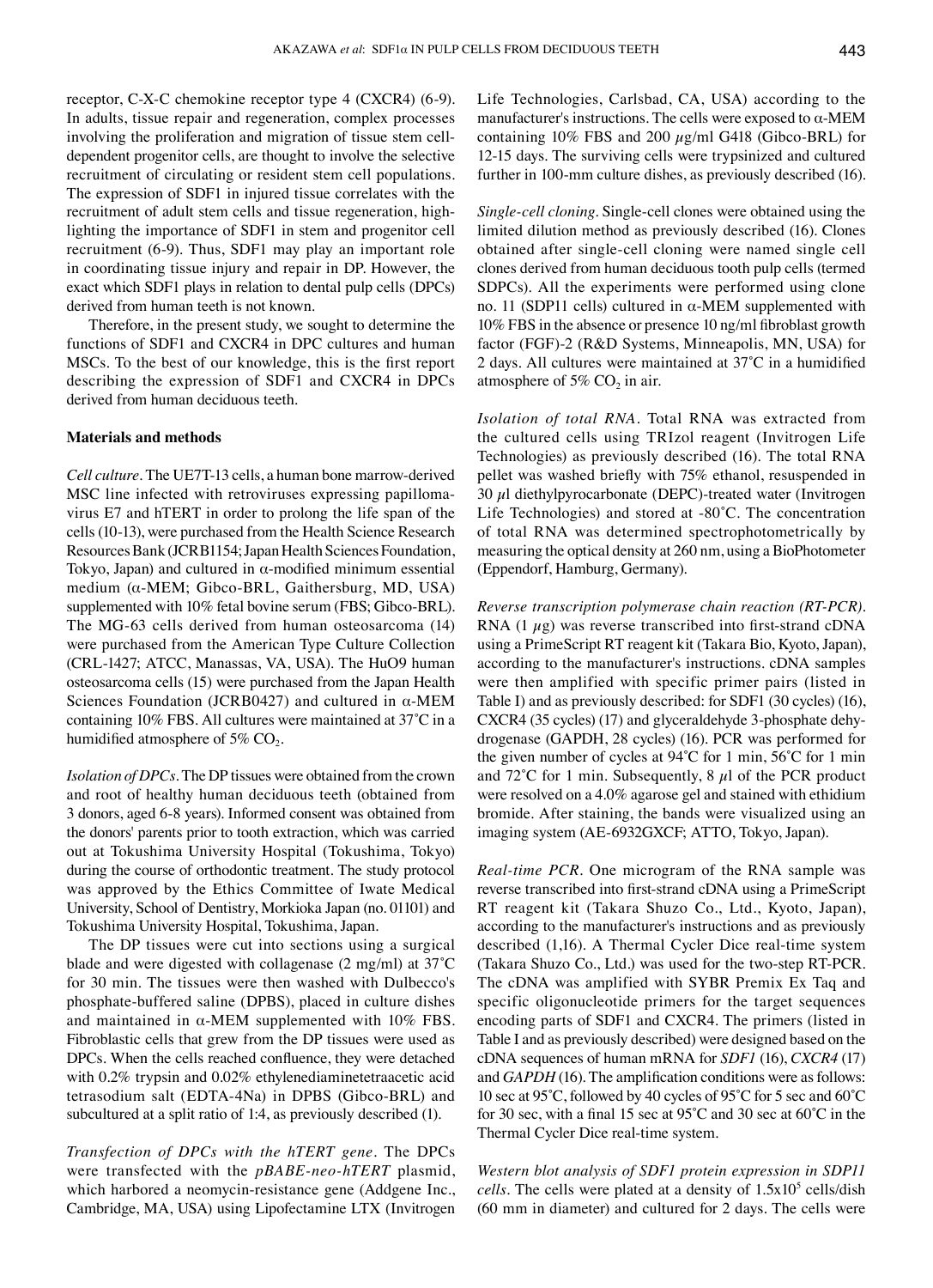| Gene name    | Primer  | Oligonucleotide sequence $(5\rightarrow 3')$ | Predicted size (bp) |
|--------------|---------|----------------------------------------------|---------------------|
| <i>SDF1</i>  | Forward | <b>GAGCCAACGTCAAGCATCTCAA</b>                |                     |
|              | Reverse | <b>TTTAGCTTCGGGTCAATGCACA</b>                | 109                 |
| CXCR4        | Forward | AGCTGTTGGCTGAAAAGGTGGTCTATG                  |                     |
|              | Reverse | GCGTTCTGGTGGCCCTTGGAGTGTG                    | 260                 |
| <b>GAPDH</b> | Forward | GCACCGTCAAGGCTGAGAAC                         |                     |
|              | Reverse | <b>TGGTGAAGACGCCAGTGGA</b>                   | 267                 |

| Table I. Primers used for PCR in the present study. |  |  |  |
|-----------------------------------------------------|--|--|--|
|-----------------------------------------------------|--|--|--|

SDF1, stromal cell-derived factor 1α; CXCR4, C-X-C chemokine receptor type 4.

then washed twice with DPBS and treated with lysis buffer (10 mM HEPES-KOH (pH 7.5), 100 mM KCl and 0.1% NP-40]. Conditioned medium (CM) was also collected. The protein concentrations in the cell lysates (CLs) and CM were measured using a Bio-Rad protein assay kit (Bio-Rad, Hercules, CA, USA). Equal amounts of protein (20  $\mu$ g) from each sample were separated by sodium dodecyl sulfate-polyacrylamide gel electrophoresis (SDS-PAGE) on 10% gels and then transferred onto polyvinylidene difluoride membranes (Millipore, Bedford, MA, USA). After blocking with 5% skim milk in Tris-buffered saline containing 0.1% Tween-20 (TBST), the membranes were incubated with rabbit anti-human SDF1 antibody (Cat. no. 500-P87A; PeproTech, Rocky Hill, NJ, USA) and subsequently with anti-mouse secondary antibody (product no. 31432; Zymed Laboratories Inc., San Francisco, CA, USA). Specific protein bands on the membrane were detected using an enhanced horseradish peroxidase (HRP) conjugate substrate kit (Bio-Rad) as previously described (1).

*Immunocytochemistry.* The cells were fixed with cold 4% paraformaldehyde in 0.1 M DPBS (4) for 15 min. The cells were then rinsed in 1X Tris-buffered saline (TBS), blocked with 10%normal goat serum(NGS) in 1XTriton X-100 in TBS for 1 h, and incubated with primary antibodies overnight. The following primary antibodies were used: antibodies against SDF1 (1:1,000; PeproTech) and CXCR4 (1:1,000; Cat. no. MAB172-SP; R&D Systems). After washing in TBS, the cells were incubated for 1 h at room temperature with the appropriate secondary antibodies [anti-mouse Alexa 594 (Cat. no. R37115) at a dilution of 1:1,000 or anti-rabbit Alexa 488 (Cat. no. A-11034) at a dilution of 1:1,000 (both from Invitrogen Life Technologies)]. Finally, the nuclei were stained with 4',6-diamidino-2-phenylindole (DAPI). The cells were then mounted on coverslips in ProLong anti-fade reagent (Invitrogen Life Technologies) and examined under an epifluorescence microscope (Nikon ECLIPSE TE2000-U; Nikon Corp., Tokyo, Japan).

*Transmembrane migration assay.* Cell migration was evaluated using a Transwell system as previously described (10). Chambers with a  $8-\mu$ m pore size and 6.4 mm in diameter were used (Corning Cell Culture Insert 24-well System; Sigma-Aldrich, St. Louis, MO, USA). The UE7T-13 cells were treated with DPBS or 0.1  $\mu$ M AMD3100 (a specific antagonist of CXCR4; Millipore, Darmstadt, Germany) for 3 h prior to the assay. The cells were then dissociated and re-seeded into



Figure 1. RT-PCR analysis of stromal cell-derived factor 1α (*SDF1*) and C-X-C chemokine receptor type 4 (*CXCR4*) in SDP11, UE7T-13, MG-63 and HuO9 cells. SDP11, UE7T-13, MG-63 and HuO9 cells were used as positive controls. Water was used in the place of the RT product. RT (-), total RNA from SDP11 cells was used in place of the RT product.

the upper chamber at a density of  $1x10<sup>5</sup>$  cells/ml. Subsequently,  $700 \mu$ l of CM collected from the SDP11 cell culture were added to the lower well. Following a 6-h incubation at 37˚C, the cells migrating through the membrane were fixed in 4% paraformaldehyde for 15 min, while the cells on the upper surface of the inserts were removed using cotton-tipped swabs. The Transwell chamber was immersed in 1 g/ml hematoxylin (Sigma-Aldrich) for 15 min. To quantify the migrating cells, 5 random microscopic fields per membrane were photographed using a Nikon inverted microscope system at x40 magnification. All assays were performed independently 3 times.

*Effect of FGF-2 on SDF1 expression.* In order to determine whether *SDF1* expression can be modulated by FGF-2 (Cat. no. 233-FB-01M; R&D Systems), the SDP11 cells were cultured in the presence or absence of 20 ng/ml FGF-2 for 2 days. To confirm whether FGF‑2 acts through the FGF receptor (FGFR),  $1 \mu M$  AZD4547 (Cat. no. sc-364421, Santa Cruz Biotechnology, Inc., Dallas, TX, USA) was also used as a specific inhibitor of FGFR. Following culture, RNA was extracted and real-time PCR was performed as described above.

*Statistical analysis.* The results are expressed as the means  $\pm$  SEM. Statistical significance was determined using one-way analysis of variance and the Bonferri correction method between pairs of groups. Differences with P-values of <0.01 were considered statistically significant.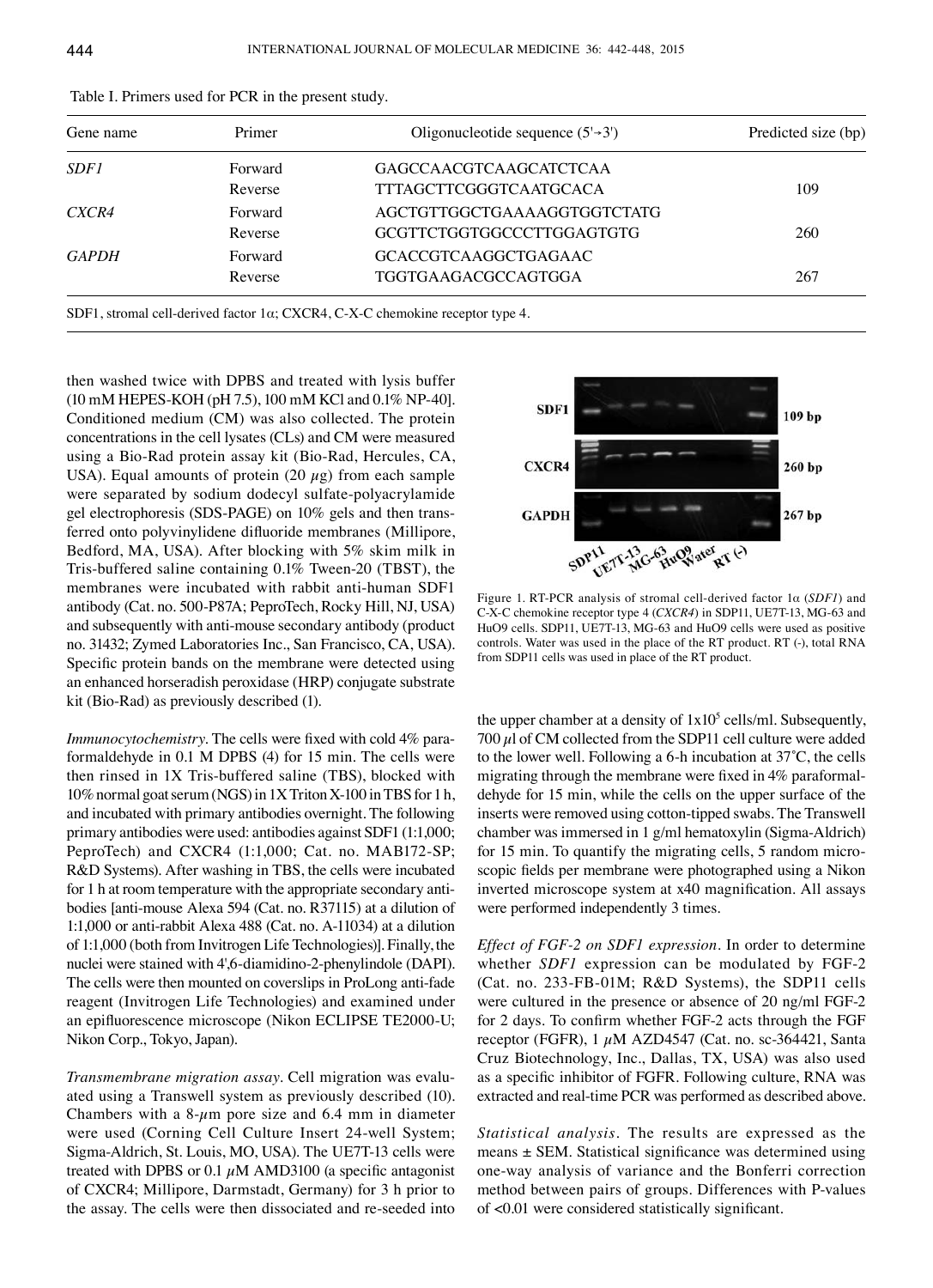

Figure 2. Immunocytochemical analysis of stromal cell-derived factor 1α (SDF1) and C-X-C chemokine receptor type 4 (CXCR4) in SDP11 and UE7T-13 cells. (A and B) Staining of SDP11 cells with anti-SDF1 and anti-CXCR4 antibodies, respectively. (A-a) SDF1 expression in SDP11 cells (green); (A-b) immunofluorescence imaging of nuclei stained with DAPI (blue); (A-c) merged images of (a and b); (A-d) omission of the primary antibody for SDF1. (B-a) CXCR4 expression in SDP11 cells (red); (B-b) staining of nuclei using DAPI (blue); (B-c) merged image of (a and b); (B-d) omission of the primary antibody for CXCR4. (C and D) Staining of UE7T-13 cells with anti-SDF1 and anti-CXCR4 antibodies, respectively. (C-a) SDF1 expression in UE7T-13 cells (green); (C-b) staining of nuclei with DAPI (blue); (C-c) merged images of (a and b); (C-d) omission of the primary antibody for SDF1; (D-a) CXCR4 in UE7T-13 cells (red); (D-b) immunofluorescence imaging of nuclei stained with DAPI (blue); (D-c) merged images of (a and b); (D d) omission of the primary antibody for CXCR4. Scale bars, 50  $\mu$ m.



Figure 3. Western blot analysis of stromal cell-derived factor 1α (SDF1) in SDP11 and UE7T-13 cells. (A) SDF1 expression in cell lysates (CLs) and conditioned medium (CM) collected from SDP11 and UE7T-13 cells. Expression of β-actin was also monitored as a loading control. (B) Densitometric analysis of SDF1 expression in CLs following normalizatino to β-actin expression. SDF1 expression in the CLs of SDP11 cells was set as 100%. (C) Densitometric analysis of SDF1 expression in CM. SDF1 expression in SDP11 cells was set as 100%, and data are presented as fold increases. Data represent the means ± SEM. \* P<0.05.

## **Results**

*Expression of SDF1 and CXCR4 in SDP11 cells.* We first confirmed the mRNA expression of *SDF1* and *CXCR4* in the SDP11, MG-63, HuO9 and UE7T-13 cells using RT-PCR (Fig. 1). *SDF1* and *CXCR4* mRNA was observed in all the cell lines examined in the present study (Fig. 1). No bands were obserbed for the water and RT(-) negative controls.

*Immunocytochemical analysis of SDF1 and CXCR4.* The SDP11 and UE7T-13 cells were stained using anti-SDF1 antibody (Fig. 2A-a and C-a). SDF1 presented as diffuse cytoplasmic fluorescent green signals, with no staining in the nuclei (Fig. 2A-a and C-a). No signals were observed when the primary antibody was omitted (Fig. 2A-d and C-d). CXCR4 was detected in both the cytoplasmic and cell surface compartments (Fig. 2B-a and D-a). No signal was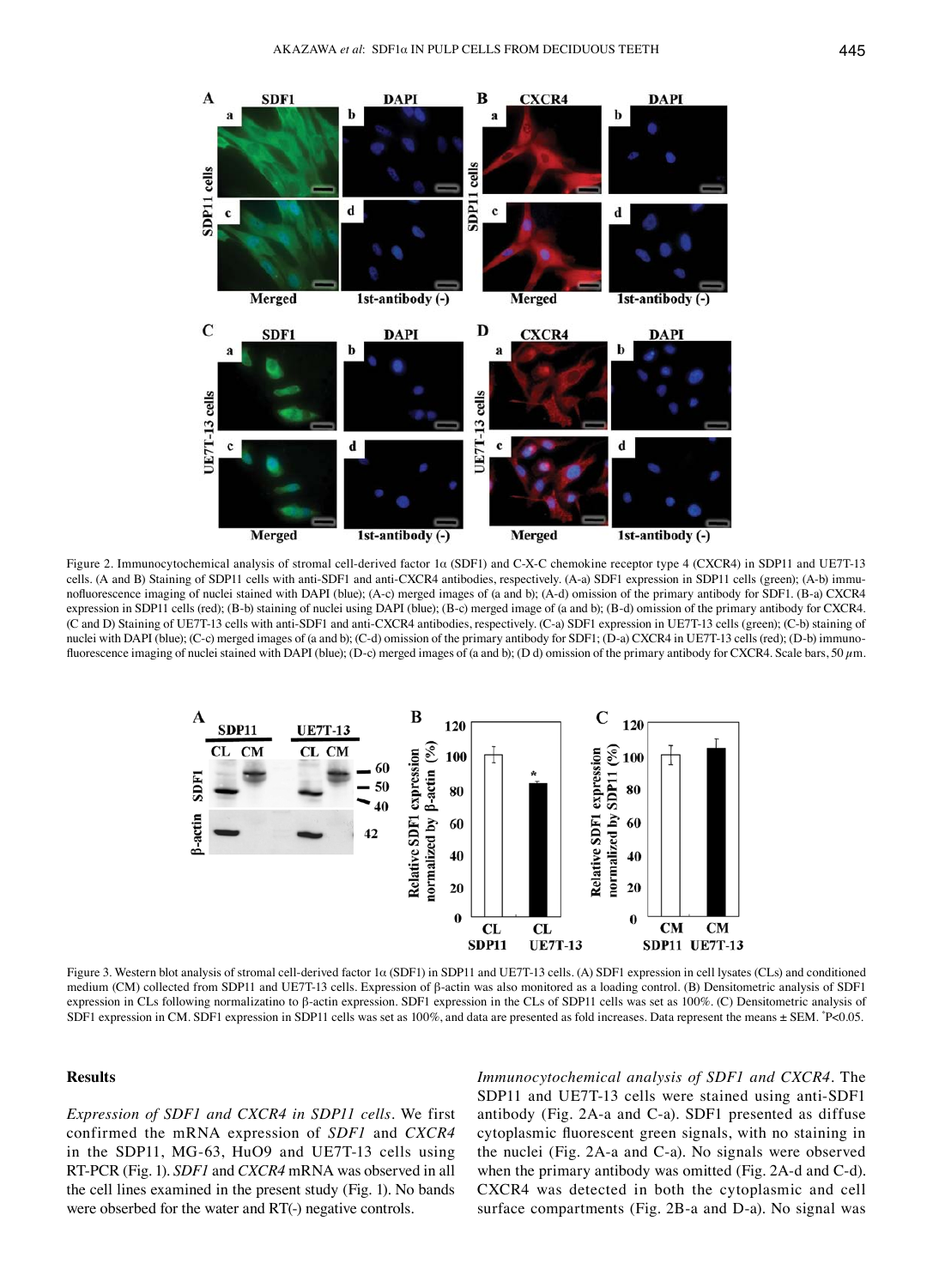

Figure 4. Effects of conditioned medium (CM) collected from SDP11 cells on chemotactic migration of UE7T-13 cells. (A) UE7T-13 cell migration following induction by CM. (B) UE7T-13 cell migration following treatment with AMD3100 (a specific antagonist of CXCR4). (C) Graph depicting UE7T-13 cell migration following treatment with AMD3100. Scale bars, 200  $\mu$ m. Data represent the means  $\pm$  SEM.  $\degree$ P<0.05.



Figure 5. Stromal cell-derived factor  $1\alpha$  (SDF1) expression was inhibited by treatment with fibroblast growth factor (FGF)-2. Analysis of SDF1 expression in SDP11 cells following treatment with FGF-2 alone, AZD4547 (an inhibitor of FGF receptor) alone or combination treatment with FGF-2 and AZD4547. Data represent means ± SEM. \* P<0.05, \*\*P<0.01.

detected when the primary antibody for CXCR4 was omitted (Fig. 2B-d and D-d).

*Western blot analysis of SDF1.* To determine the protein expression of SDF1, whole CLs and CM were prepared from the SDP11 and UE7T-13 cells. The expression of SDF1 was detected in the CLs and CM from both cell lines using anti-SDF1 antibody (Fig. 3). The band representing SDF1 appeared at a higher molecular weight than the theoretical molecular weight, possibly due to either an association of the chemokine with other molecules or the aggregation of the chemokine, as SDF1 is able to form oligomers spontaneously (18). The highest levels of SDF1 protein in all samples tested were observed in the CLs from the SDP11 cells (Fig. 3B). SDF1 expression was significantly higher in the CLs from the SDP11 cells than in the CLs from the UE7T-13 cells (Fig. 3B); however, no significant differences (very slight difference) in SDF1 expression were observed between the CM of the SDP11 and UE7T-13 cells (Fig. 3C).

*Transmembrane migration assay.* To determine whether the inhibition of CXCR4 in UE7T-13 cells inhibits cell migration, the cell cultures were treated with the CXCR4-specific inhibitor, AMD3100. As shown in Fig. 4, the migration of the UE7T-13 cells was significantly inhibited by treatment with AMD3100.

*SDF1 expression is regulated by FGF-2.* Subsquently, the effects of FGF-2 on *SDF1* expression were evaluated by real-time PCR. The results of real-time PCR revealed that *SDF1* expression was substantially inhibited by treatment with 20 ng/ml FGF-2 for 48 h in the SDP11 cells (Fig. 5). By contrast, treatment with AZD4547 (an inhibitor of the FGF receptor) alone significantly increased *SDF1* expression, while combined treatment with FGF-2 and 1  $\mu$ M AZD4547 did not significantly alter *SDF1* expression (Fig. 5).

#### **Discussion**

In the present study, we examined the expression of the chemokine, SDF1, and its receptor, CXCR4, in human DPCs and MSCs. We found that both proteins were expressed in the CLs and CM from the SDP11 and UE7T-13 cells. Moreover, the inhibition of the CXCR4 using the specific inhibitor, AMD3100, in the UE7T-13 cells markedly inhibited cell migration. These data highlight the potential roles of SDF1 and CXCR4 in a variety of biological processes in DP.

SDF1 is a chemokine that was first characterized as a growth-stimulating factor in B cell precursors (19,20). CXCR4, the physiological receptor of SDF1, is a seventransmembrane receptor coupled to heterotrimeric guanosine triphosphate(GTP)-binding proteins (21). In a previous study, the conditional knockout of CXCR4 in mice demonstrated that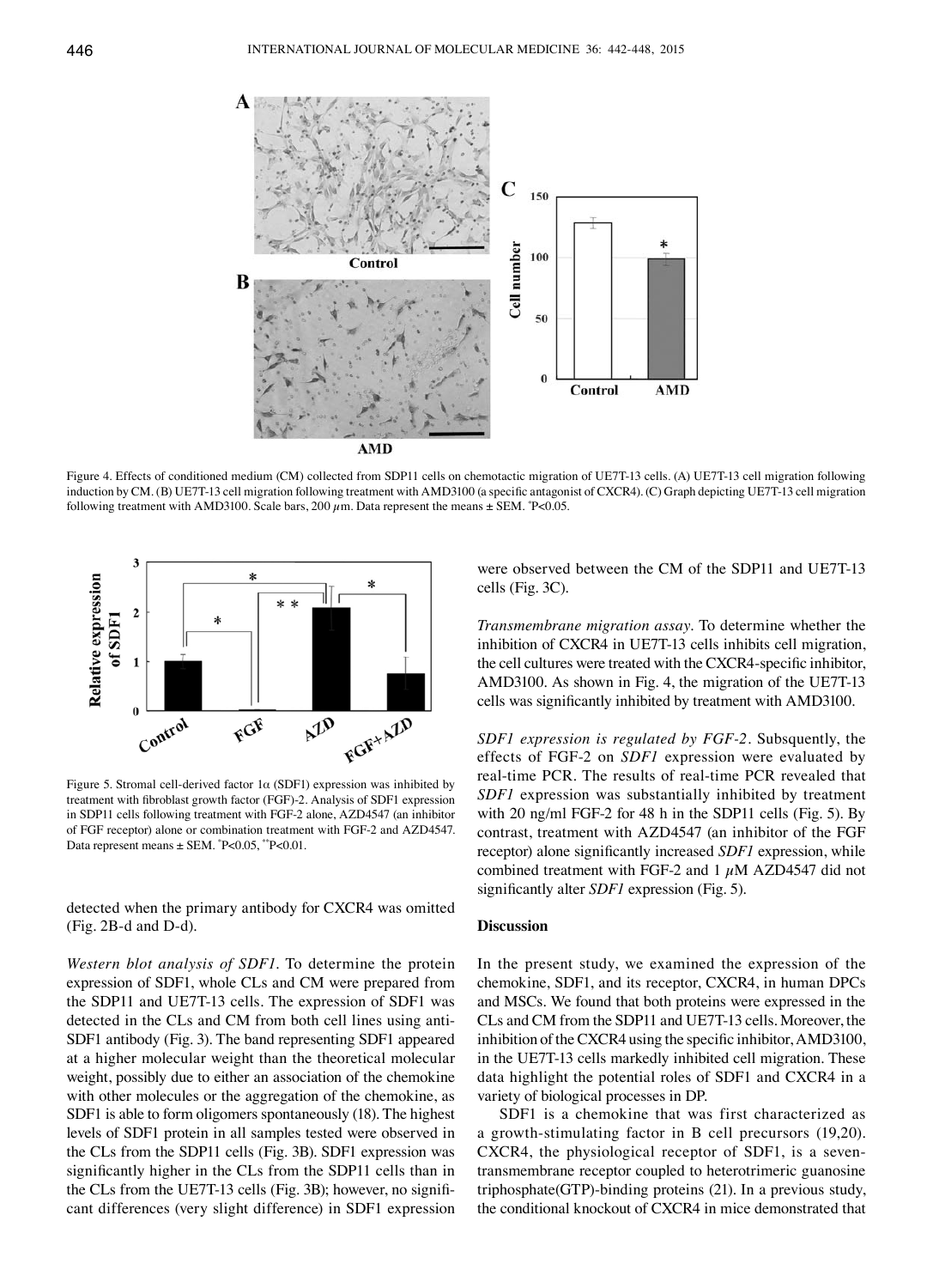SDF1-CXCR4 signaling is essential to the maintenance of the hematopoietic stem cell pool in the bone marrow stromal cell niche (22). Furthermore, SDF1 is upregulated in response to injury from certain pathological conditions, such as diabetes, liver cirrhosis and myocardial infarction, and promotes the migration and differentiation of residential stem cells (23-26). Therefore, SDF1 plays a critical role in a variety of cellular functions, including embryogenesis, tissue homeostasis and inflammation response.

In healthy human DP, 17 chemokine genes are expressed, including SDF1, suggesting that locally produced chemokines are involved in the migration of immune cells during bacterial infections (27). Zhou *et al* demonstrated that the engraftment of bone marrow-derived cells (BMDCs) leads to their migration into DP tissue, indicating that BMDCs may participate in the regeneration of dentin, thereby serving as a source of stem cells which can replace odontoblasts (28,29). As SDF1 expression is significantly higher in dental tissue than in other tissues (e.g., adipose, lung and liver tissue), the SDF1-CXCR4 pathway is likely involved in the engraftment of BMDCs (28). Hence, these residential stem cells are capable of homing in on inflammatory sites in response to injury signals, such as dental decay, and differentiating into odontoblasts which repair dentin. In the present study, we demonstrated DPCs from deciduous teeth (i.e., SDP11 cells) expressed SDF1 and CXCR4. Indeed, the migration of the UE7T-13 cells was observed in the presence of CM. When the UE7T-13 cells were treated with AMD3100, a CXCR4 inhibitor, the cell migration was inhibited. These results showed that the activity of SDF1 in CM was inhibited by the CXCR4 inhibitor, AMD3100. From the above results, it is demonstrated that SDF1 produced by pulp cells regulates the migration of MSCs/ DPSCs in DP.

It has been reported that healthy tissues basally express SDF1 (30). In addition, SDF1 is widely expressed in various tissues and cell lines, with the exception of blood (31). Our data are consistent with those of previous reports (30,31). Moreover, SDP11 cells from DP constitutively expressed *SDF1* mRNA at a level similar to that of *GAPDH* (data not shown). Thus, these data suggest that pulp cells attract and maintain DSPCs/MSCs in the pulp chamber under normal conditions and that they participate in the response to abnormal conditions, such as infection. SDF1 also promotes EPC migration in a concentration-dependent manner (8). Therefore, it is reasonable to speculate that DPSCs/MSCs and EPCs may be induced to migrate to damaged sites, where they can then participate in tissue repair. Thus, since there are both MSCs and EPCs in bone marrow, circulatory system and areas surrounding DP as residential stem cells, these cells may be involved in a coordinating mechanism for pulpal tissue regeneration, which operates when pulp tissues are damaged.

It has been demonstrated in previous studies that a number of cytokines and bioactive materials have clinical uses (32,33). One such cytokine molecule, FGF-2, is a multifunctional growth factor that exerts various effects, including the induction of proliferation and differentiation of a wide range of mesodermal and neuroectodermal cells (10,32,33). FGF-2 is also a crucial factor in wound healing and is involved in the induction of angiogenesis, cell proliferation and the accumulation and modulation of the extracellular matrix (34). Under pathological conditions, such as moderate caries, growth factors such as FGF-2 may be released from the dentin and travel to pre-existing odontoblasts in order to secrete reparative dentin (35). Moreover, compared with erythropoietin (EPO), interleukin (IL)-6, SDF1β and vascular endothelial growth factor (VEGF), FGF-2 is the most potent effector of MSC migration (36). In light of the above findings, we hypothesized that FGF-2 may affect *SDF1* expression in pulp cells and modulate DPSC/MSC migration and odontoblast differentiation, and may thus have potential therapeutic applications. Surprisingly, our results indicated that treatment with FGF-2 for 48 h decreased *SDF1* expression to <10% that of control pulp cells. FGF-2 transmits signals via receptor-type tyrosine kinases. Following the activation of a tyrosine kinase, various signaling pathways, such as mitogenactivated protein kinase (MAPK), protein kinase C (PKC) and phosphoinositol 3-kinase (PI3K) are triggered (32). In line with previous reports (10,32), our data demonstrated that the FGF receptor antagonist, AZD4547, abolished the effects of FGF-2 in pulp cells. Since AZD4547 is an FGFR-specific tyrosine kinase inhibitor, the decreased mRNA expression of *SDF1* in the SDP11 cells treated with FGF-2 was thought to result from the modulation of FGF-2 via FGFR. However, SB203580 (a p38 inhibitor), PD98059 [an extracellular signal-regulated kinase (ERK) inhibitor], SP600125 [a c-Jun N-terminal kinase (JNK) inhibitor] and LY294002 (a PI3K inhibitor) did not inhibit the effects of FGF-2 (data not shown). Thus, the intracellular signaling pathways dependent on the mRNA expression of *SDF1* in SDP11 cells and MSCs remain unclear, and further studies are required to examine these effects. The elucidation of the FGF-2-dependent signaling pathways in pulp cells may be important for identifying therapeutic applications for FGF-2 in the repair of dentin.

In conclusion, in the present study, we demonstrate that DPCs may be important for maintaining the homeostasis of DP tissue by controlling the migration of postnatal stem cells, e.g., MSCs and EPCs, to the required sites via SDF1-CXCR4 expression. Moreover, as *SDF1* expression may be regulated by FGF-2 in DPCs, several other cytokines may be crucial for SDF1-CXCR4 expression and thus also for cell-based tissue regeneration. These findings may facilitate our understanding of the mechanisms of homeostasis in the DP via SDF1 expression.

#### **Acknowledgements**

The present study was supported in part by Grants-in-Aid for Scientific Research (C) (no. 25463182 to T.H.) and (B) (no. 26293435 to T.I.), Grants-in Aid for Exploratory Research (no. 25670869 to T.I.), and Grants-in-Aid for Young Scientists (B) (no. 26861790 to Y.A.) from the Ministry of Education, Culture, Sports, Science and Technology (MEXT); the Japan Society for the Promotion Science (JSPS); and the Futokukai Foundation (to Y.A., 2013).

#### **References**

- 1. Hasegawa T, Chosa N, Asakawa T, Yoshimura Y, Asakawa A, Ishisaki A and Tanaka M: Effect of fibroblast growth factor-2 on dental pulp cells derived from human deciduous teeth in vitro. Exp Ther Med 1: 477-480, 2010.
- 2. Orchardson R and Cadden SW: An update on the physiology of the dentine-pulp complex. Dent Update 28: 200-206, 208-209, 2001.